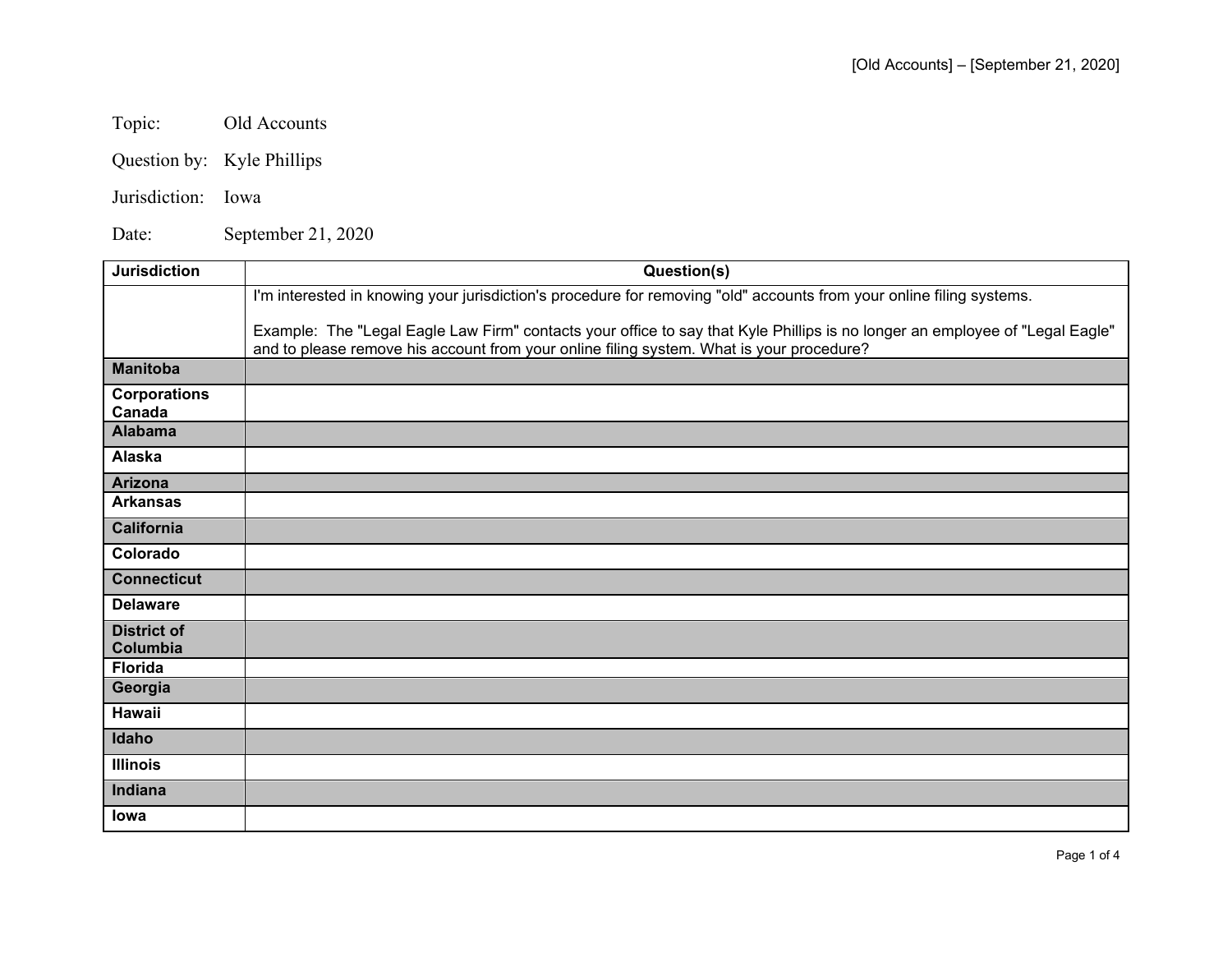| <b>Jurisdiction</b>  | Question(s)                                                                                                                                                                                                                                                                                                                                                                                                                                                                                                                                                                                                                                              |
|----------------------|----------------------------------------------------------------------------------------------------------------------------------------------------------------------------------------------------------------------------------------------------------------------------------------------------------------------------------------------------------------------------------------------------------------------------------------------------------------------------------------------------------------------------------------------------------------------------------------------------------------------------------------------------------|
|                      | I'm interested in knowing your jurisdiction's procedure for removing "old" accounts from your online filing systems.                                                                                                                                                                                                                                                                                                                                                                                                                                                                                                                                     |
|                      | Example: The "Legal Eagle Law Firm" contacts your office to say that Kyle Phillips is no longer an employee of "Legal Eagle"<br>and to please remove his account from your online filing system. What is your procedure?                                                                                                                                                                                                                                                                                                                                                                                                                                 |
| <b>Kansas</b>        |                                                                                                                                                                                                                                                                                                                                                                                                                                                                                                                                                                                                                                                          |
| Kentucky             |                                                                                                                                                                                                                                                                                                                                                                                                                                                                                                                                                                                                                                                          |
| Louisiana            | In Louisiana, our online *geauxbiz* accounts can be set up in an individual?s name or an entity?s name. But either way, we<br>do not remove anyone?s account.                                                                                                                                                                                                                                                                                                                                                                                                                                                                                            |
|                      | Per your example and the clarification I emailed you asking about: If the Legal Eagle Law firm contacted us, we would not do<br>anything. We would assume that the email address the outgoing employee associated their account with was the business<br>email, so the outgoing employee would not have access to any emails, alerts, filings, etc? as they should be<br>removed/disabled internally, by the Legal Eagle Law Firm. If they set up their account as a personal account, with a personal<br>email, then they would still have access, and we would obviously, not take a request from another party, to ?remove/disable<br>their account?. |
|                      | We do offer Secured Business Filings (SBF) that are optional. It can be filed to discourage fraudulent filings by people not<br>authorized to file on a business. If someone is concerned about an unauthorized individual submitting a filing, it would be in<br>their best interest to file a SBF.                                                                                                                                                                                                                                                                                                                                                     |
| <b>Maine</b>         |                                                                                                                                                                                                                                                                                                                                                                                                                                                                                                                                                                                                                                                          |
| <b>Maryland</b>      |                                                                                                                                                                                                                                                                                                                                                                                                                                                                                                                                                                                                                                                          |
| <b>Massachusetts</b> | The accounts are for each entity and not an individual person. Our system keeps the accounts permanently in order for those<br>authorized to make filings on that specific entity.                                                                                                                                                                                                                                                                                                                                                                                                                                                                       |
| <b>Michigan</b>      | Michigan is the same as Massachusetts in that accounts are for each entity and not an individual person. The system keeps<br>the accounts permanently for those authorized to make filings for that specific entity.                                                                                                                                                                                                                                                                                                                                                                                                                                     |
|                      | Also, an entity can "opt in" to receive official notices via email. A filing must be submitted in order to update that email<br>address, because it is a section on the online form of the filing.                                                                                                                                                                                                                                                                                                                                                                                                                                                       |
| <b>Minnesota</b>     |                                                                                                                                                                                                                                                                                                                                                                                                                                                                                                                                                                                                                                                          |
| <b>Mississippi</b>   |                                                                                                                                                                                                                                                                                                                                                                                                                                                                                                                                                                                                                                                          |
| <b>Missouri</b>      |                                                                                                                                                                                                                                                                                                                                                                                                                                                                                                                                                                                                                                                          |
| <b>Montana</b>       |                                                                                                                                                                                                                                                                                                                                                                                                                                                                                                                                                                                                                                                          |
| <b>Nebraska</b>      |                                                                                                                                                                                                                                                                                                                                                                                                                                                                                                                                                                                                                                                          |
| <b>Nevada</b>        |                                                                                                                                                                                                                                                                                                                                                                                                                                                                                                                                                                                                                                                          |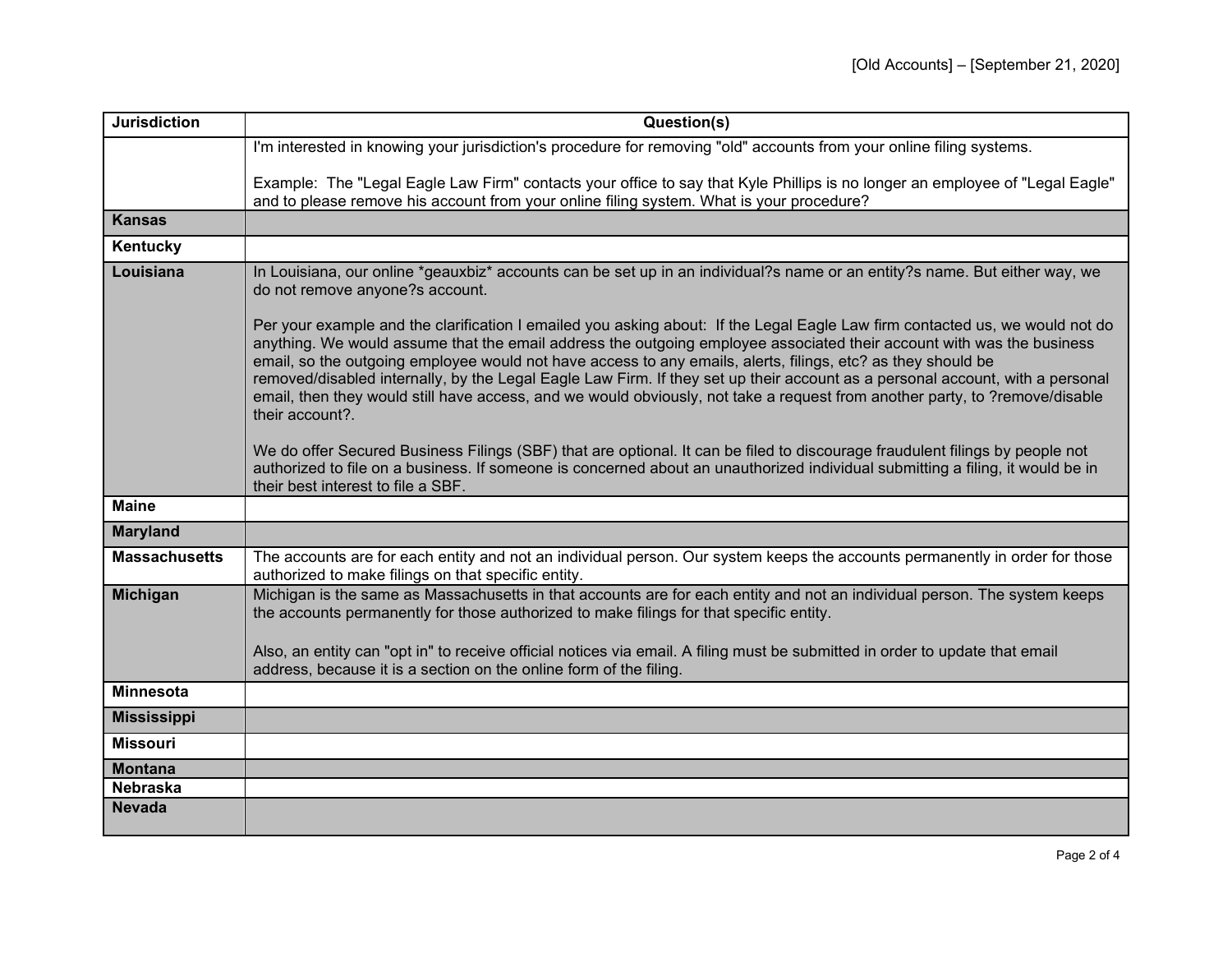| <b>Jurisdiction</b>   | Question(s)                                                                                                                                                                                                                                                                                                                                                                                                                                                                                                                                                                                                                                                                                                                                                                                               |
|-----------------------|-----------------------------------------------------------------------------------------------------------------------------------------------------------------------------------------------------------------------------------------------------------------------------------------------------------------------------------------------------------------------------------------------------------------------------------------------------------------------------------------------------------------------------------------------------------------------------------------------------------------------------------------------------------------------------------------------------------------------------------------------------------------------------------------------------------|
|                       | I'm interested in knowing your jurisdiction's procedure for removing "old" accounts from your online filing systems.                                                                                                                                                                                                                                                                                                                                                                                                                                                                                                                                                                                                                                                                                      |
|                       | Example: The "Legal Eagle Law Firm" contacts your office to say that Kyle Phillips is no longer an employee of "Legal Eagle"<br>and to please remove his account from your online filing system. What is your procedure?                                                                                                                                                                                                                                                                                                                                                                                                                                                                                                                                                                                  |
| <b>New Hampshire</b>  |                                                                                                                                                                                                                                                                                                                                                                                                                                                                                                                                                                                                                                                                                                                                                                                                           |
| <b>New Jersey</b>     |                                                                                                                                                                                                                                                                                                                                                                                                                                                                                                                                                                                                                                                                                                                                                                                                           |
| <b>New Mexico</b>     |                                                                                                                                                                                                                                                                                                                                                                                                                                                                                                                                                                                                                                                                                                                                                                                                           |
| <b>New York</b>       |                                                                                                                                                                                                                                                                                                                                                                                                                                                                                                                                                                                                                                                                                                                                                                                                           |
| <b>North Carolina</b> | North Carolina has statutory provisions for an administrative dissolution for business corporations, nonprofit corporations,<br>LLCs and LLPs. There are six common grounds for administrative dissolution and procedure, including a process for<br>reinstatement. The business corporation provisions can be found within the NC. Business Corporation Act at N.C.G.S.<br>Chapter 55-14-20 and is linked below.<br>https://nam12.safelinks.protection.outlook.com/?url=https%3A%2F%2Fwww.ncleg.gov%2FEnactedLegislation%2FStatutes%<br>2FPDF%2FByArticle%2FChapter 55%2FArticle 14.pdf&data=02%7C01%7Cpviverto%40azsos.gov%7Cb63171870a0e<br>4fb67bb708d85ee8b409%7Cb4494a03f26d475dba4139871e763531%7C1%7C0%7C637363701253334930&sdata=To<br>m4UlhUrmP%2Bhm8V6t8KJBKtTiWuccMOJbSNUAADGE0%3D&reserved=0 |
| <b>North Dakota</b>   |                                                                                                                                                                                                                                                                                                                                                                                                                                                                                                                                                                                                                                                                                                                                                                                                           |
| Ohio                  | Our system will keep these accounts. We do not store any payment information or even filing history after 14 days in the<br>customer's account - it is basically just allows them to log into the system to submit a filing. Keeping the account also allows<br>us to search on the back end to see who submitted a business filing but if the information is deleted we would not be able to<br>link to their account information (name, address, phone and email).                                                                                                                                                                                                                                                                                                                                      |
| <b>Oklahoma</b>       |                                                                                                                                                                                                                                                                                                                                                                                                                                                                                                                                                                                                                                                                                                                                                                                                           |
| Oregon                |                                                                                                                                                                                                                                                                                                                                                                                                                                                                                                                                                                                                                                                                                                                                                                                                           |
| Pennsylvania          |                                                                                                                                                                                                                                                                                                                                                                                                                                                                                                                                                                                                                                                                                                                                                                                                           |
| <b>Rhode Island</b>   |                                                                                                                                                                                                                                                                                                                                                                                                                                                                                                                                                                                                                                                                                                                                                                                                           |
| <b>South Carolina</b> |                                                                                                                                                                                                                                                                                                                                                                                                                                                                                                                                                                                                                                                                                                                                                                                                           |
| <b>South Dakota</b>   |                                                                                                                                                                                                                                                                                                                                                                                                                                                                                                                                                                                                                                                                                                                                                                                                           |
| <b>Tennessee</b>      |                                                                                                                                                                                                                                                                                                                                                                                                                                                                                                                                                                                                                                                                                                                                                                                                           |
| <b>Texas</b>          |                                                                                                                                                                                                                                                                                                                                                                                                                                                                                                                                                                                                                                                                                                                                                                                                           |